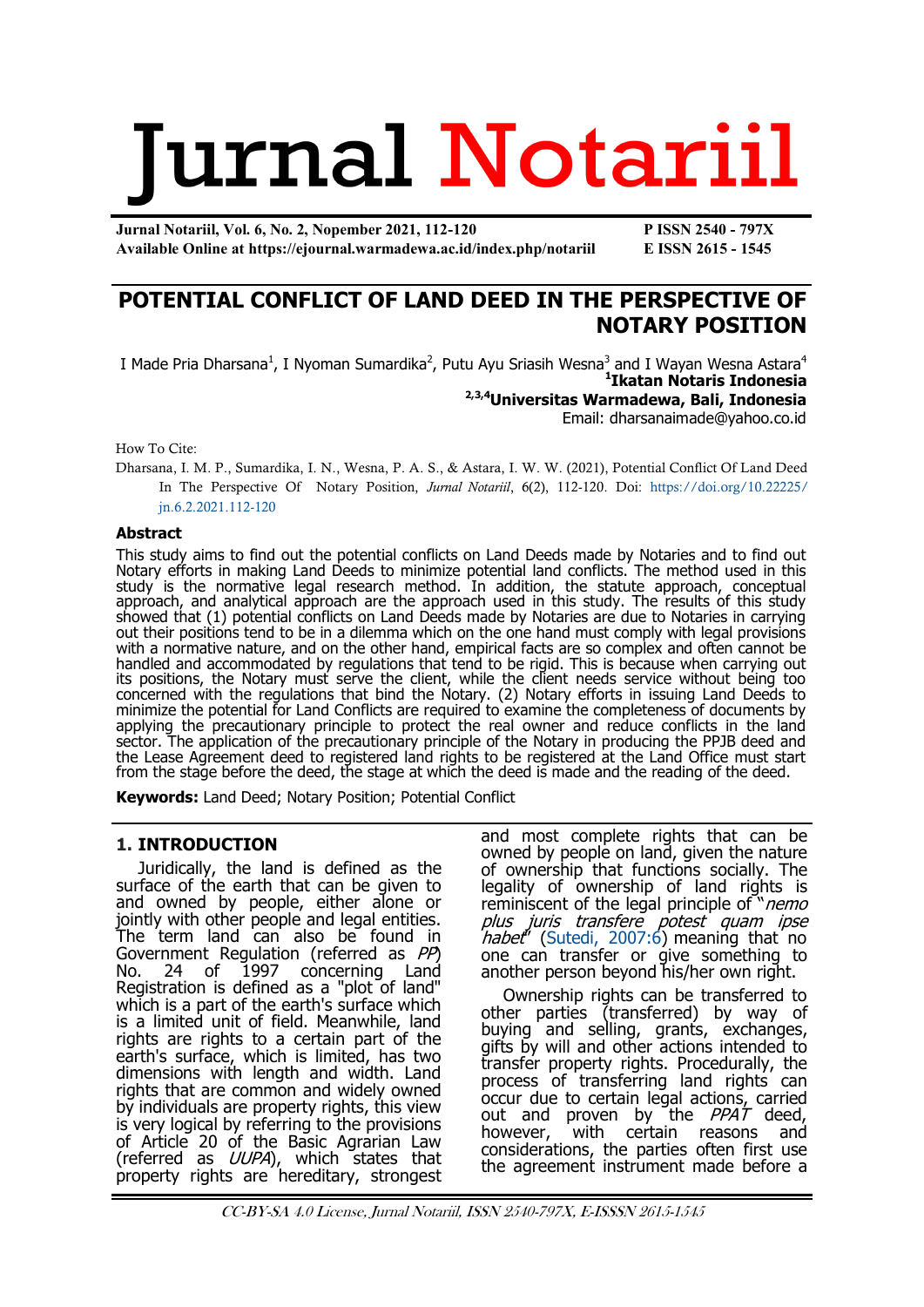Notary. With the enactment of Law. No. 30 of 2004 concerning the Position of a Notary (referred as  $UUJN$ ), as amended by Law no. 2 of 2014 (referred as UUJNP), Article 15 paragraph (2) letter f, becomes the legal basis to strengthen the position of Notaries in making land deeds. The meaning related to land had become a polemic with the authority of PPAT which was authorized to make Land Deeds.

In the author's view, the two deeds are not equal, so they cannot cancel each other out, but the reasons and choices for making the deed are the differentiating factors for the parties who come before the Notary/ $PPAT$ . There are several reasons to strengthen this argument, namely: (a) Land deeds relating to land refer to land rights as the object of the agreement as referred to in Article 1320 of the Civil Code, (b) Agreements with objects of land rights made by the parties before a Notary including agreements individual is not a material agreement, (c) Recognition of the deed related to land (Deed of Sale and Purchase Agreement and/or Deed of Lease) made by a Notary, can be registered (not registered) at the Land Office, further confirming that the Land Deed made by a Notary not the same as the *PPAT* Deed.

The phenomenons of land disputes that appear to the surface, both disputes between the government and the community, investors and the community, as well as between community groups and also between individuals in the community are intensively increased. In terms of quality, land disputes are becoming increasingly complicated to solve, this is proven by the establishment of The Task Force of *Anti Mafia Tanah* of Bali Province, releasing various forms of modus operandi of crimes in the land sector, including forgery of land certificates and cases of land grabbing. The difficulty in eradicating land disputes is acknowledged by Sofyan Djalil, Minister of Agrarian Affairs and Spatial Planning Head of the National Land Agency, on one occasion stated that: eradicating land mafia must start from within the agency because this action is considered more difficult than suppressing land mafia from outside. There are four important components that can trigger land conflicts, namely: (a) Officials authorized to issue letters/documents used as requirements for certificate issuance, (b) Officials at the Land Office, (c) Notaries/PPAT, (d) Community. From the four components, the emergence of land disputes must be seen as to what causes it

because land disputes are only the result and the causes are not always the same. The emergence of land disputes in the context of the implementation of the position of a Notary is related to the legal actions of the parties framed by the Notary Deed.

Land conflicts in the perspective of implementing the position of a Notary can occur because of the actions of the parties, and/or a deed made by a Notary. The distinction between the two must be made to facilitate law enforcement against the perpetrators. In line with this, Maria SW Soemardjono, in one of his writings, stated that in general civil disputes [\(Sumardjono, 1997\)](#page-7-0) are one of the important aspects of land issues and this can be caused by a deed made before a notary. Furthermore, Boedi Harsono, in one of his writings, makes an inventory of land issues that can be disputed, namely: disputes regarding the means of proving the existence of legal rights or actions taken ([Harsono, 1996\),](#page-7-0) and this model dispute related to the implementation of the position of a Notary.

Some similar studies have been conducted previously by some researchers that examined the notary position in various cases related to conflicts on land deeds made by notaries. [Krisyanto et al.](#page-7-0)  [\(2019\)](#page-7-0) in their study about the opportunities, constraints and strength of evidence of notarial deed in the perspective of Cyber Notary in Indonesia revealed that a) the opportunity to implement Cyber Notary based on Law on Notary Position Amendment and Law on Information and Electronic Transactions turned out to face obstacles that actually originated from the provisions of the Law itself. This mainly concerns the procedure for the formality of notarial deed making whose form must be in accordance with the provisions of the Law (Law on Notary Position Amendment, Law on Information and Electronic Transactions, and Civil Code). It also concerns the obligation and necessity to hold face-to-face interactions between notary and appearer, to read the deed before the appearers who are at least attended by 2 (two) witnesses, and to sign the deed directly before a notary and appearer and b) the strength of evidence of deed resulting from this Cyber Notary product does not have perfect evidence like an authentic deed. Violations of the provisions of the Law (Law on Notary Position Amendment and Civil Code) resulted in the degradation of the value of evidence of the deed; i.e. it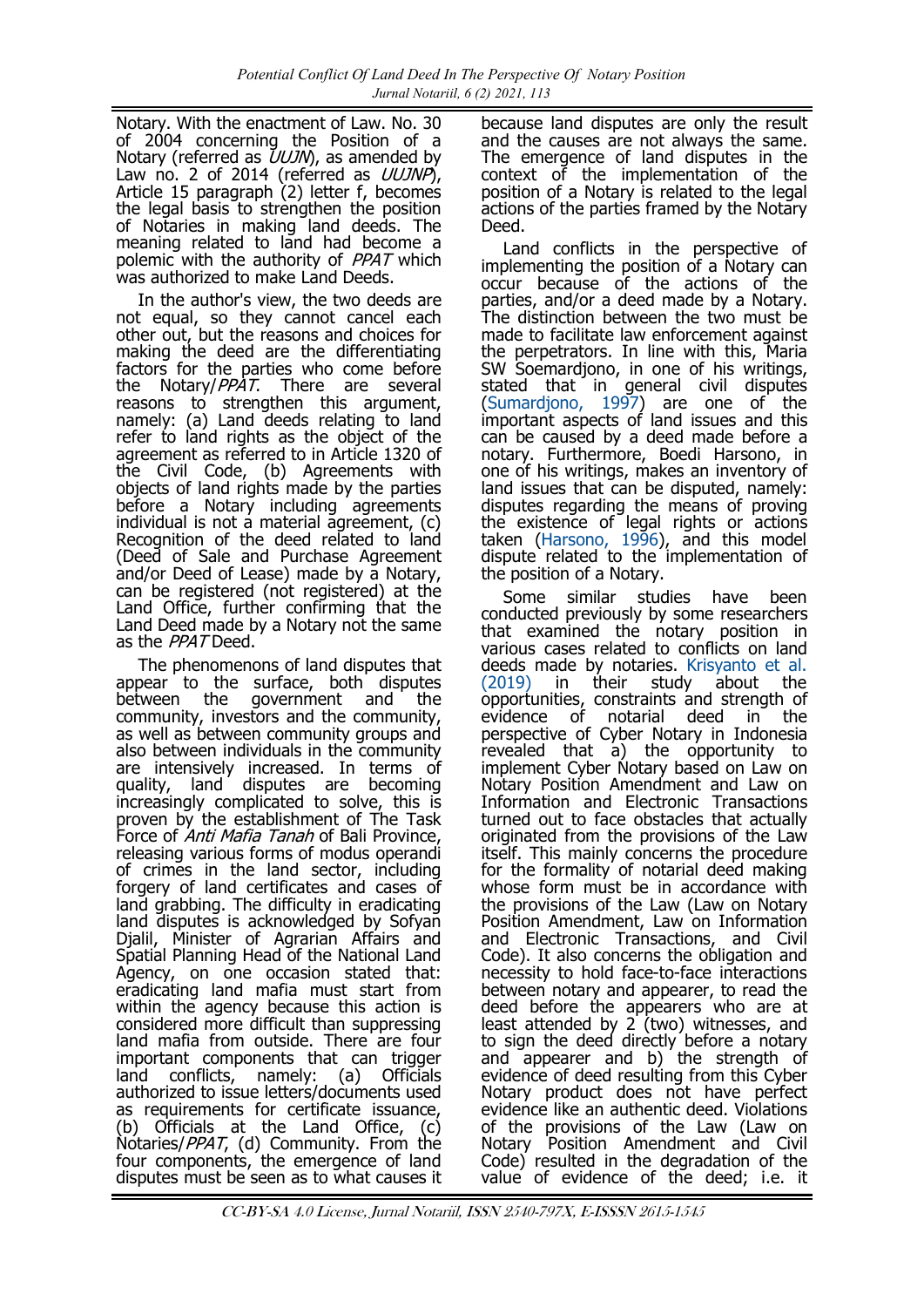becomes equivalent to private deed. However, the implementation of Cyber Notary is certainly possible by making changes to the relevant legal regulations and the development of supporting infrastructure and adequate electronic systems. Meanwhile, the study conducted by [Putri et al. \(2019\)](#page-7-0) about the authority of a notary public in resolving land disputes with a deed of peace, showed that 1) Notary was authorized to make a peace deed to guarantee legal certainty for the parties to settle land disputes in accordance with article 15 Paragraph (2) letter f of the UUJN and 2) The peace deed drawn up by a Notary Public is an Authentic Deed but not final binding like a van dading deed decided from the results of mediation in court. In addition, another similar study has been conducted by [Pratiwi et al. \(2019\)](#page-7-0) about 'Authority and Position of Notary Deed in the Land Sector'. The result of this study showed that notary as official authorized to make authentic deed has been regulated in the legislation. The authority of this Notary has been regulated in Article 15 paragraph (2). The authority of a notary in making an authentic deed is an attribution authority, where such authority is given by law. A notary can make a deed related to the land deed, and the authority mentioned in Article 15 paragraph (2) letter f. However, in its authority is an authority in a broad sense. In Article 15 paragraph (1) it is stated that the notary is authorized to make the deed as long as the deed is not assigned to another official, in which case the other official authorized to make the land deed is the Land Drafting Officer (PPAT). Notarial deed cannot be used as the basis for a transfer of land rights in this case land registration at the Office of the National Land Agency, because the requirements for the transfer at the BPN Office are the deed made by PPAT. Based on the background and previous related studies above, this study aims to find out the potential conflicts on Land Deeds made by Notaries, and to find out Notary efforts in making Land Deeds to minimize potential land conflicts.

# **2. METHOD**

This study applied the normative legal research method. Normative legal research as a characteristic of legal science is its normative nature. This study starts from the phenomenon of land disputes that appear to the surface, both disputes between the government and the community, investors and the community,

as well as between community groups and also between individuals in the community are increasingly intensive, which is expected to minimize conflicts between the parties, both Buyers and Sellers, who use an instrument of an agreement made before a Notary before making an agreement with the PPAT deed. This study used the following approaches: statute approach, conceptual approach, and approach, conceptual approach, analytical approach. The technique in collecting the legal materials used documents study technique and analysis of study used qualitative analysis.

# **3. RESULT AND DISCUSSION**

## **Potential Conflict of Land Deed Made by Notary**

The Land Deed consists of two words, namely Deed and Land. The word deed comes from the Latin "acta" which means geschrift or letter, which according to Pitlo is defined as signed letters made to be used as evidence, and to be used by people, for whom the letter was made. Correspondingly, S.J. Fockema Andrea in<br>his book Rechts aeleerd Rechts geleerd handwoorddenboek, generally deed has two meanings, namely: (a) action (handling) or legal action (*rechtshandeling*), and (b) a writing that is made to be used or to be utilized as a certain legal act, namely in the form of writing that is shown to certain evidence. The word land comes from the word "land" which gets the prefix "per" and the suffix "an", so the word land can be interpreted as matters relating to land. The deed related to land is used to formulate the act of transferring or removing land rights, as well as other actions that intend to make land rights as collateral for debts. Therefore, the deed is used to accommodate transactions related to land.

Land transactions are divided into: First, transactions on land, namely transactions whose object is the land itself, for example buying and selling, exchanging, grants, leases, and others ([Thamrin, 2011\).](#page-7-0) Second, transactions involving land, namely transactions that do not directly involve the land as the object of the transaction ([Thamrin, 2011\).](#page-7-0) The transaction makes land as an accessory to another agreement which is the main agreement. In this transaction, the principal agreement is debt or credit, while the encumbrance of land as collateral for debt is only an additional agreement [\(Setiawan, 2010:17](#page-7-0)-18). In more concrete,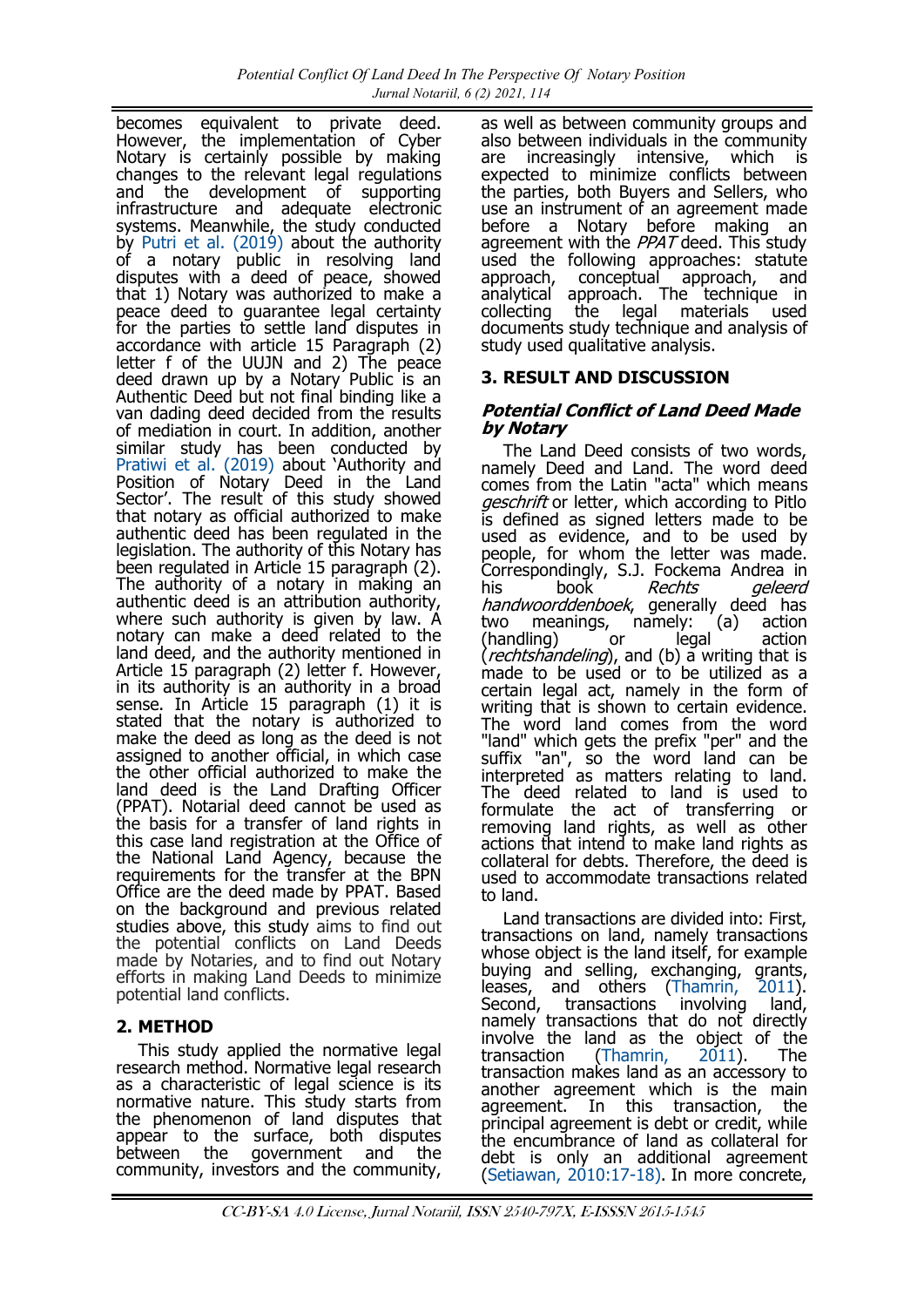the Land Deed referred to in this study is the Sale and Purchase Binding Agreement (referred as PPJB) and the Lease Deed made by a Notary. This is in line with the enactment of the Regulation of the Minister of Agrarian Affairs and Spatial Planning/Head of the Indonesian National Land Agency Number 16 of 2021 (referred as Permen ATR), Article 127B states:

"Interested parties can submit an application for recording a binding sale and purchase agreement or a lease agreement on registered land to the Land Office".

Hereinafter in Article states:

'In the event that PPAT makes a deed based on a sale and purchase agreement made before a Notary with a domicile that is not in accordance with the agreed location of the land, the PPAT is obliged to examine the completeness of the documents by applying the prudence principle to protect the real owner and reduce conflicts in the land sector".

The registration arrangement of the PPJB Deed and the Lease Agreement Deed made before a Notary is a new thing in the practice of notarial law. Substantively, the Ministerial Regulation of Agrarian Affairs and Spatial Planning regulates the *PPAT's* obligation to examine the completeness of documents by applying the prudence principle with the aim of protecting the real owner and reducing conflicts in the land sector, including to protect the PPAT concerned in making the *PPAT* deed derived from the PPJB deed and the Lease Agreement deed made Notary Public.

PPJB is an agreement that arises because of the agreement of two or more parties with the aim of forming an engagement for the benefit of one at the expense of the other or also called a reciprocal agreement, when viewed from the aspect of the nature and legal consequences, and on the other hand it is referred to as an assistance agreement. As an aid agreement, its function is to prepare the parties to the main agreement, whose ultimate goal is the main agreement, namely the sale and purchase agreement. Herlien Budiono explained that the aid agreement was to strengthen the main agreement and its existence was only possible if the main agreement existed. In the practice of implementing the position of a Notary, the PPJB deed made before a Notary can occur due to 2 (two) things, namely paid off PPJB and unpaid PPJB (Instalment). For paid off *PPJB*, it must be followed by a

Deed of Power of Attorney.

In connection with the possibility of the PPJB Deed made by the parties to be registered at the Land Office, the Ministerial Regulation of Agrarian and Spatial Planning No. 16 of 2021, Article 127B paragraphs (1) and (3) state the following:

Interested parties may submit an application for recording a binding sale and purchase agreement or a lease agreement on registered land to the Land Office.

Submit a copy of the deed of sale and purchase agreement or lease agreement on land and the identities of the parties to the Land Office

Bring the original certificate of land rights or ownership rights to the apartment unit concerned to be recorded.

The arrangement of the provisions for recording *PPJB* and Lease Agreements, in Ministerial Regulation of Agrarian and Spatial Planning No. 16 of 2021, is still inadequate from the aspect of fulfilling the registering requirements. Thus, additional requirements are needed to provide more guarantees of legal protection and legal certainty for the parties, namely:

Obligation to check the object on land as referred to in *PPJB* and Lease Agreement,

Obligation to pay Land and Building Tax (PBB) based on the latest SPPT,

Obligation to pay Income Tax (PPh), because the seller and the renter have received money from the buyer

Obligation to submit a copy of the Deed of Authorization to Sell Notarial for a legal act of binding sale and purchase.

With this description, specifically for the recording of PPJB on registered land at the Land Office, it should be carried out on paid off PPJB. This is in line with the provisions of Article 127B paragraph (6) of the Ministerial Regulation of Agrarian and Spatial Planning which states: In the event that there is a record regarding the registered PPJB, the Land Rights cannot be transferred to other than the parties listed in the agreement. However, the possibility of deleting PPJB records and Lease Agreements is still possible by interested parties, on the grounds: (a) the parties are canceling, (b) cancellation is based on a Court Decision that has permanent legal force, and (c) the parties Buyer / Tenant waive their rights. Meanwhile, what is meant by the interested party is the Buyer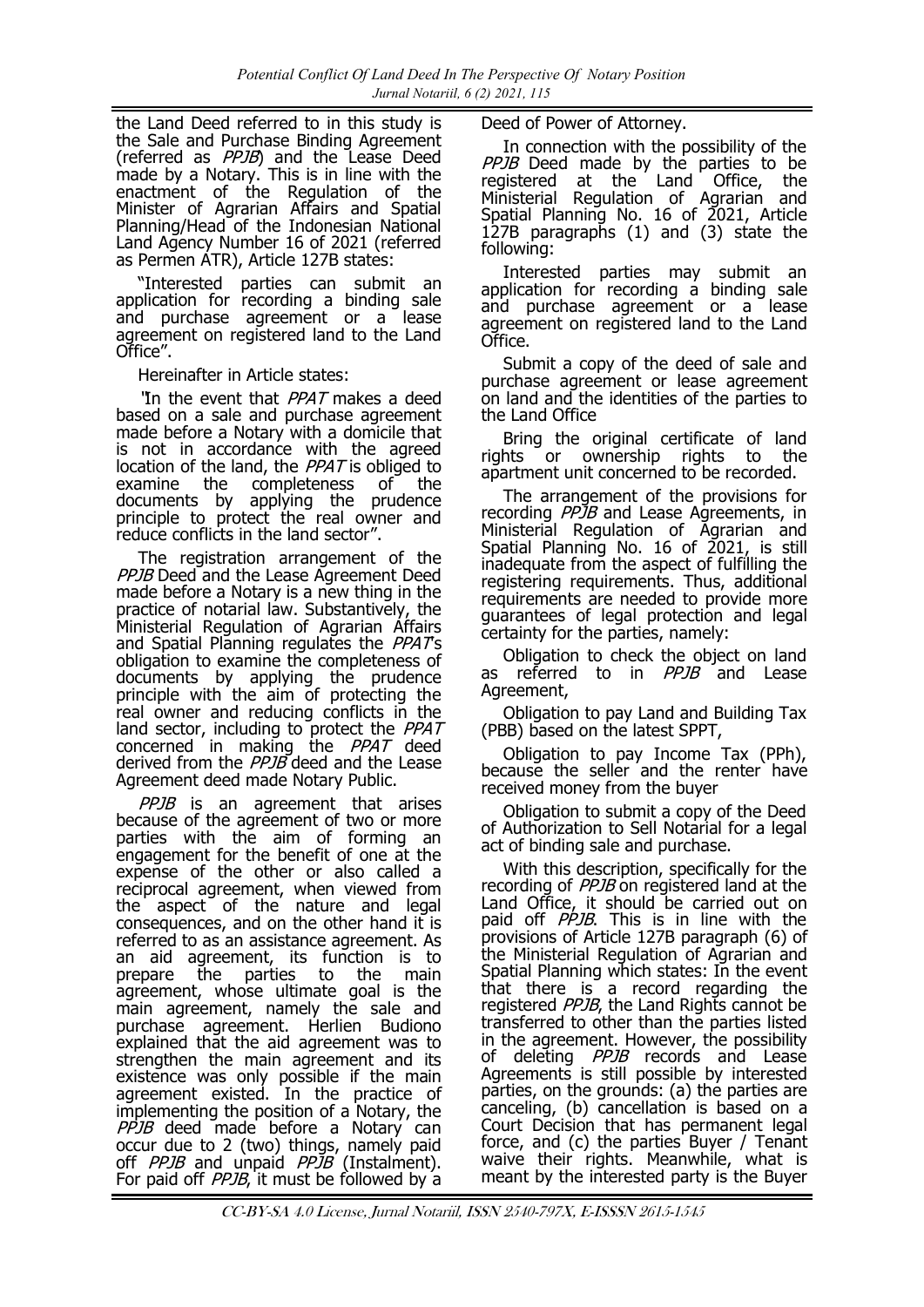Party or the Creditor Party, if the PPJB on the registered land uses a credit facility in the sale and purchase process.

Government Regulation of Agrarian and Spatial Planning uses the term recording, which can be interpreted within the framework of fulfilling the principle of limited publicity, meaning that the recording is only binding on the parties who made the agreement and does not bind third parties. This is in line with the provisions stipulated in Article 1340 of the Criminal Code which reads: "The agreement is only valid between the parties who make it." This implies that the agreement made by the parties only applies to those who make it, in the legal literature the agreement is known as the principle of personality.

In the practice of implementing the position of a Notary, the making of PPJB deeds and Lease Agreements often faces a dilemma, because on the one hand they must comply with legal provisions with a normative nature, and on the other hand the empirical facts are so complex and<br>often cannot be handled and often cannot be handled and accommodated by regulations that tend to rigid. Therefore, in the context of the situation, a Notary interprets the existing regulations and it is unavoidable to serve his clients. In carrying out its functions, the Notary must serve the client, while the client needs the service without being too concerned with the regulations that bind the Notary and maintain the continuity of his work, the client often does not want to be bothered by the technical requirements required by law.

The issues above can trigger the possibility of conflict in the land sector with multi-dimensional dimensions. The position of a Notary who is passive, only witnesses and ratify legal actions made by the parties, can be the cause of land conflicts, especially notaries take an active role. This means that the position of the Notary becomes a dilemma regarding the emergence of land conflicts. However, a Notary must be careful and prudent in using his passive and active roles appropriately and wisely in making deeds, especially in the field of land.

[Soedjendro, \(2001\)](#page-7-0) in one of her writings, stated that the types of land rights transfer agreements that have the potential to a conflict are caused by: (1) the written conditions are not fulfilled and (2) the unwritten conditions are not fulfilled. It is further explained that the written requirements are not fulfilled,

namely: (a) the land certificate which is the object of the agreement is being used as bank collateral, (b) the land certificate which is the object of the agreement is still in the application for rights, (c) the certificate is in the name of another person. and the buyer is not old enough, (d) sale and purchase of paddy fields, (e) sale and purchase of buildings on land with Building Utility Rights (HGB). Meanwhile, the unwritten conditions that are not fulfilled consist of: (a) sale and purchase of land which is being used as<br>collateral for credit at the Bank at the Bank accompanied by a statement from the lender willing to surrender the remaining land price after deducting the borrower's debt, (b) sale and purchase with installment payments based on agreement of the parties, (c) sale and purchase with installment payments where the certificate is kept at the  $PPAT$  office as collateral, (d) sale and purchase of land accompanied by a statement giving the seller the first right to buy back, (e) sale and purchase of land and houses as compensation the seller's debt to the buyer. From the aspect of implementing the service function to clients, the Notary is more appropriate to be seen as an agent (Soedjendro, 2001:30) than as a mere legal role holder. Meanwhile, because the Land Deed made by the Notary is related to land issues, the study will focus on the existence of the Notary as an agent in handling *PPJB* and Lease Agreements that have the potential to conflict. There are three things that characterize a Notary as an agent, namely: (a) the legal authority inherent in the position of a Notary, (b) the function of a Notary as an agent is to reconcile existing legal rules with the social realities encountered when handling *PPJB* and Lease Agreements, and (c) bring together two interests (legal and social) in choosing ways, means to achieve goals.

Doctrinally in Giddens' theory of structuration [\(Soedjendro, 2001\)](#page-7-0), the Doctrinally in Giddens' theory of<br>structuration (Soedjendro, 2001), the<br>agent is in charge of translating general rules into more meaningful for real everyday struggles. The structural theory explains that a person's actions are not solely tied to shared values and norms, but are related to expected goals based on certain reasons. Regarding the concept of potential conflict, in addition to referring to the *PPJB* Deed and Lease Agreement, as part of the Land Deed, it also assumes that the deed made by the Notary itself basically contains conflict.

In a relationship with a Notary as a legal agent, the actions are largely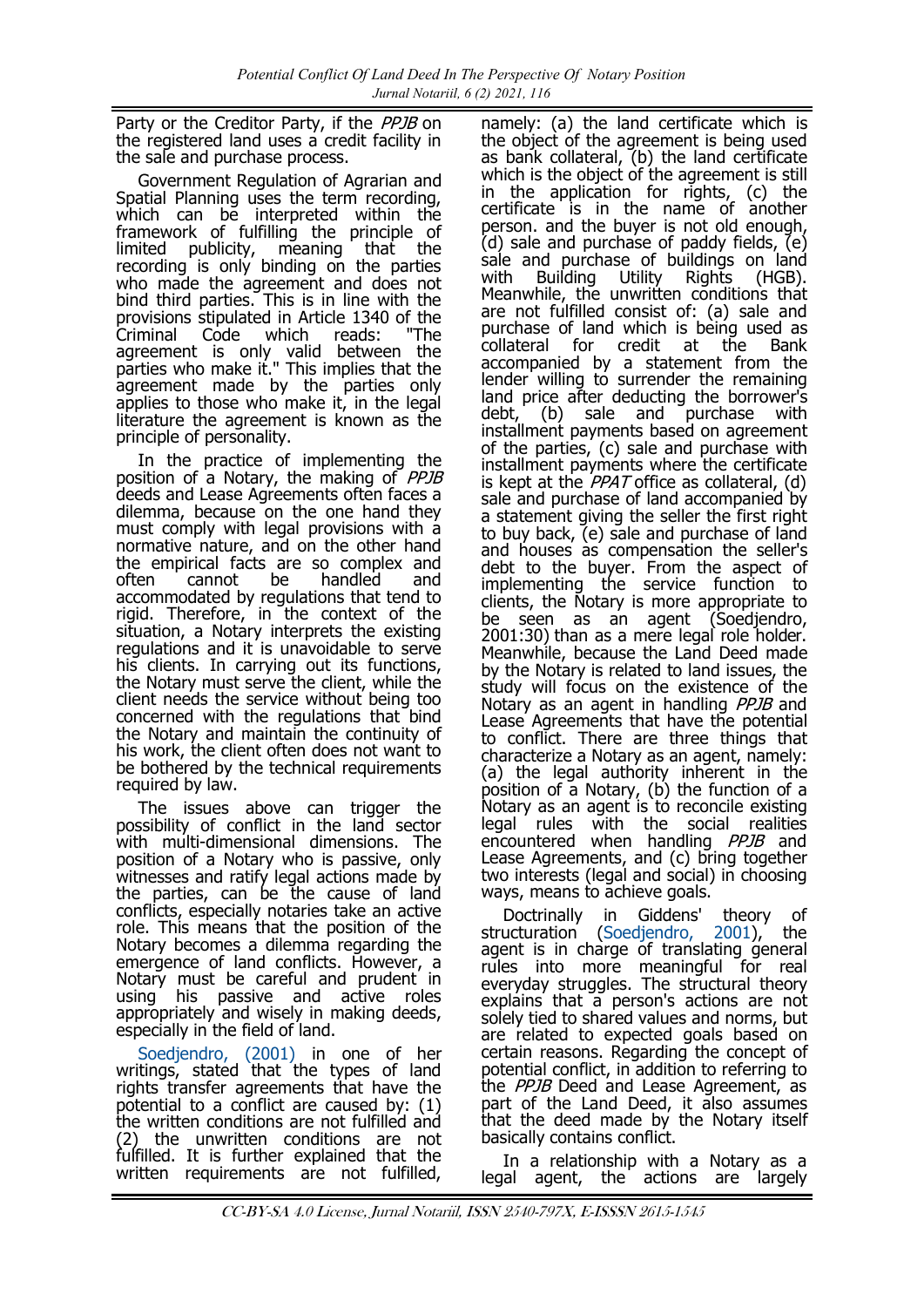determined by the influence or demands of the client (customer), regarding what they must carry out as client servants. The parties (clients) in requesting notary legal services are not interested in that the law is enforced, but they want to be helped to ratify the agreement. This relationship pattern allows the formation of clearer patterns of action chosen by a Notary in his interactions with clients. Thus, a Notary is not only required to apply the law in every deed but also as someone who is asked to provide assistance and services to clients.

There are three basic assumptions about the possible steps that a person can take when a Notary faces a conflict situation and wants to resolve it, namely: First, choosing the one that is considered is the best and most appropriate, and<br>rejecting the others, Second, rejecting accommodating the truths that exist in two things the contradiction is to combine them so that nothing is absolutely accepted or rejected, and Third, neither rejects one nor accepts both. Likewise, ethically, when someone faces two contradictory things, then there are three possible steps to be taken: First, being<br>deontological, which is measuring deontological, which is measuring everything based on mutually agreed general norms, Second, being teleological, which is measuring everything based on goals. which according to general standards is good, and Third, being contextual, that is, everything is measured based on the situation.

### **Notary Efforts in Establishing a Land Deed to Minimize the Potential for Land Conflicts**

Ministerial Regulation of Agrarian and Spatial Planning/Head of the National Land Agency of the Republic of Indonesia Number 16 of 2021, Article 127 A states:

"In the event that *PPAT* makes a deed based on a sale and purchase agreement made before a Notary with a domicile that does not match the location of the agreed land, the  $PPAT$  is obliged to examine the completeness of the document by applying the prudence principle to protect the real owner and reduce conflicts in the land sector,

The policy to apply the prudence principle aimed at *PPAT* can be understood because the process of appointing and dismissing *PPAT* is in the Ministry of Agrarian and Spatial Planning/ Head of National Land Agency, and on the other hand the PPJB Deed is a notary legal product. By using the method of argumentum per analogiam (analogy), contextually, the prudence principle is actually intended for the legal product of the Notary Deed. This means that the Notary is bound to implement the prudence principle in the *PPJB* deed and the Deed of Lease Agreement which will be recorded at the local Land Office.

The prudence principle requires Notaries to always be careful in carrying out their positions, namely to be consistent in carrying out their positions in accordance with the laws and regulations<br>in the notary field based on in the notary field based on professionalism and good faith ([Zulkanaen,](#page-7-0)  [2008:6\)](#page-7-0). In the provisions of the *UUJN* and UUJNP it is not stated explicitly regarding the prudence principle, but by referring to the provisions of Article 16 paragraph (1) letter d of the UUJN it states that in carrying out his position, a Notary is obliged to provide services in accordance with the provisions of this law unless there is a reason to reject it. In line with this, based on a search of the Indonesian language literature ([Rahman, 2018:70\)](#page-7-0) it can be concluded that the application of this prudence principle must be carried out in the preparation of PPJB deed and Notary Lease Agreements related to registered land rights which will be registered at the Land Office, namely by:

Conduct identification to the identity of the attendees.

Carefully verifying the data of the subject and object of the attendees.

Asking, then listening and paying close attention to the wishes or inclination of the parties

Checking proof of letters relating to the wishes or inclination of the parties

Provide a grace period in the work of an authentic deed.

Provide advice and create a deed framework to fulfill the wishes or wishes of the parties

Act carefully, thoroughly and accurate in the process of making the deed.

Fulfill all technical requirements for making a Notary deed such as in terms of reading, signing, providing copies and filing for minutes

Report to the authorities if there are indications of money laundering in transactions at a Notary, ([Manuaba,](#page-7-0)  [2018:68](#page-7-0)-69).

The explanation above shows that the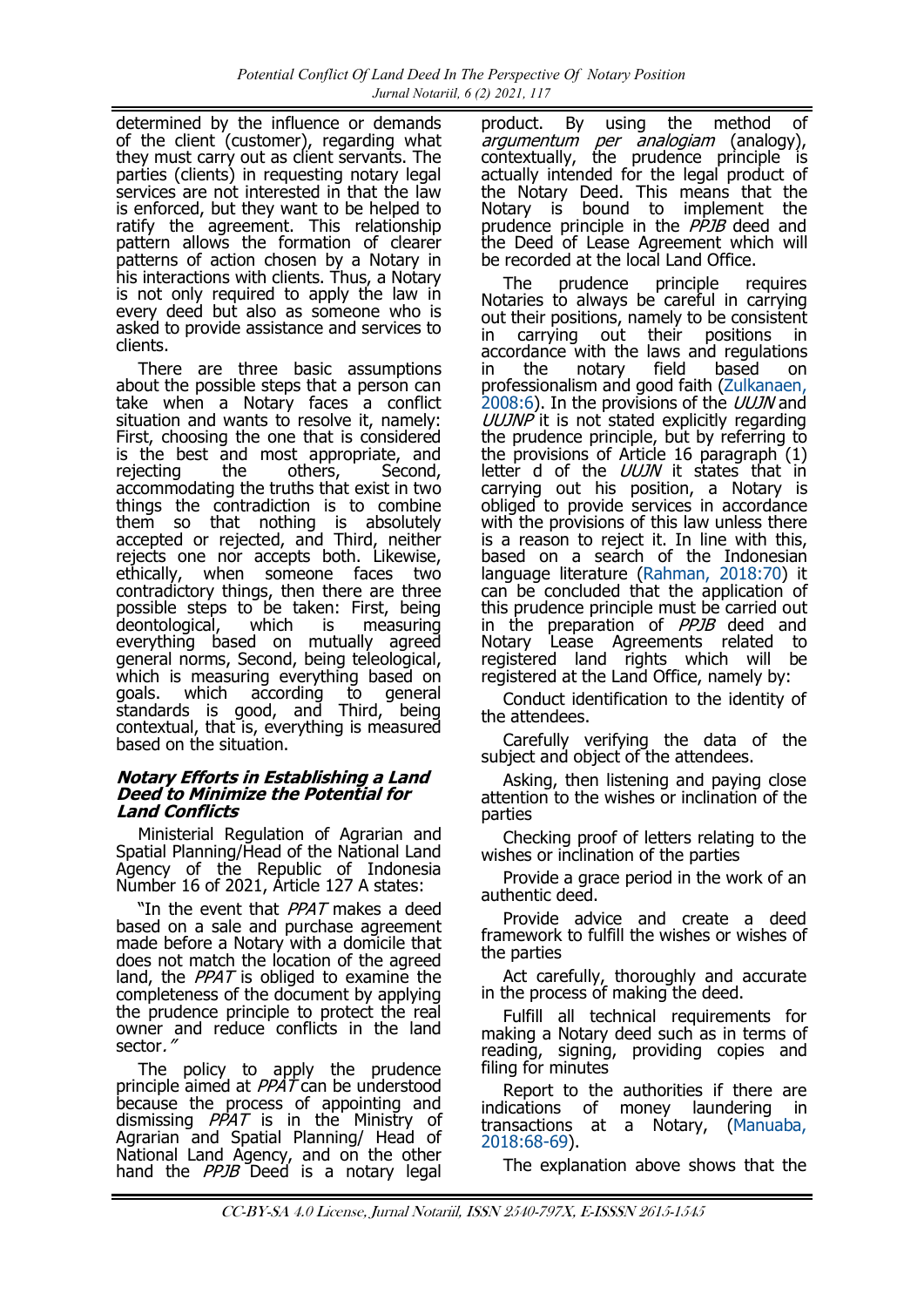application of the Notary prudence principle in producing the *PPJB* deed and the Lease Agreement deed to registered land rights to be registered at the Land Office can be classified into several stages, namely: First, the stage before the deed, (referring to numbers 1 to with number 6). Second, the stage when making and reading the deed. (refer to numbers 7 to 9). Meanwhile, the accountability of the PPJB deed and the Lease Agreement deed made by a Notary will be tested by interested parties, in the third stage, namely when the deed is executed, especially if the deed causes a conflict, meaning whether the *PPJB* deed and the Lease Agreement deed made before a Notary already reflect the attitude and actions of a Notary who is full of prudence or vice versa.

The prudence principle is reflected in the juridical content of the preamble of the UUJNP which emphasizes that the presence of a Notary is to ensure certainty, order, and legal protection related to authentic written evidence regarding acts, agreements, stipulations, and legal events made before or by Notary Public. To distinguish the *PPJB* that is registered from the unregistered, it must be emphasized in the Closing section of the Notary Deed with the formulation of the sentence: This PPJB Deed is registered by the Second Party (the Buyer) at the Land Office, or if the Buyer uses a credit facility it is stated that this PPJB Deed is registered by \_\_\_\_\_\_\_\_\_\_\_\_\_, as the Creditor, as well as the Lease Agreement. The prudence principle cannot be applied by every Notary in carrying out his position, because there are other factors that influence its implementation. The factors that support the application of the precautionary principle are the attitudes and actions of a Notary to maintain his self -image as a Notary, and as a public official who has been sworn in to serve and obey the law, which is more valuable than anything offered by others.

Notaries with this mindset are of the view that the highest value of life as a public official lies in the awareness of respecting the position. The form of respect is carried out by looking at the Notary profession as a means of devotion and obtaining rewards in the future through commendable actions. In the context of Hindu teachings, it can be matched with the belief that there is a "Law of Karma", which always works, only when it is time to reap the fruits of that

karma, cannot be known by everyone, including Notaries. Meanwhile, what can degrade the prudence principle in carrying out the position of a Notary is a motivational orientation with the<br>dimensions of profit and loss dimensions of profit and loss considerations, and value considerations, because these two considerations have a significant effect as the basis for consideration of success in carrying out a position as a Notary. There is a phrase "ini baru Notaris" (this a true Notary) dan "ini Notaris baru" (this is a new Notary) sometimes appears in the reality of social life.

In connection with the recording of the paid-off *PPJB* Deed followed by the Deed of Power of Attorney, what needs to be observed is whether the PPJB deed is purely a deed that intends to transfer land rights or the *PPJB* deed is made by design by the parties with or without the role of a Notary, for example, PPJB is made on the basis of accounts payable, PPJB with an option to buy back. Furthermore, for the Deed of Lease Agreement, what needs to be observed are: whether the Lease Agreement is a pure Lease Agreement, meaning that it is not followed by other legal actions, a rental agreement that is born from a legal act made by way of nominee, a Lease Agreement that does not regulate the time period or regulates the term of the lease agreement. time exceeds the limits of propriety/fairness.

# **4. CONCLUSION**

Based on the results explained above, thus it can be concluded that (1) potential conflicts on Land Deeds made by Notaries are due to Notaries in carrying out their positions tend to be in a dilemma which on the one hand must comply with legal provisions with a normative nature, and on the other hand, empirical facts are so complex and often cannot be handled and accommodated by regulations that tend to be rigid. This is because when carrying out its positions, the Notary must serve the client, while the client needs service without being too concerned with the regulations that bind the Notary, the client comes to the Notary's office with the intention of ratifying his legal actions, and clients who come to the Notary's office often do not want to bother by legally required technical requirements. The position of a Notary who is passive, only witnesses and ratify legal actions made by the parties, can be the cause of land conflicts, moreover, Notaries take an active role. As for the causes of land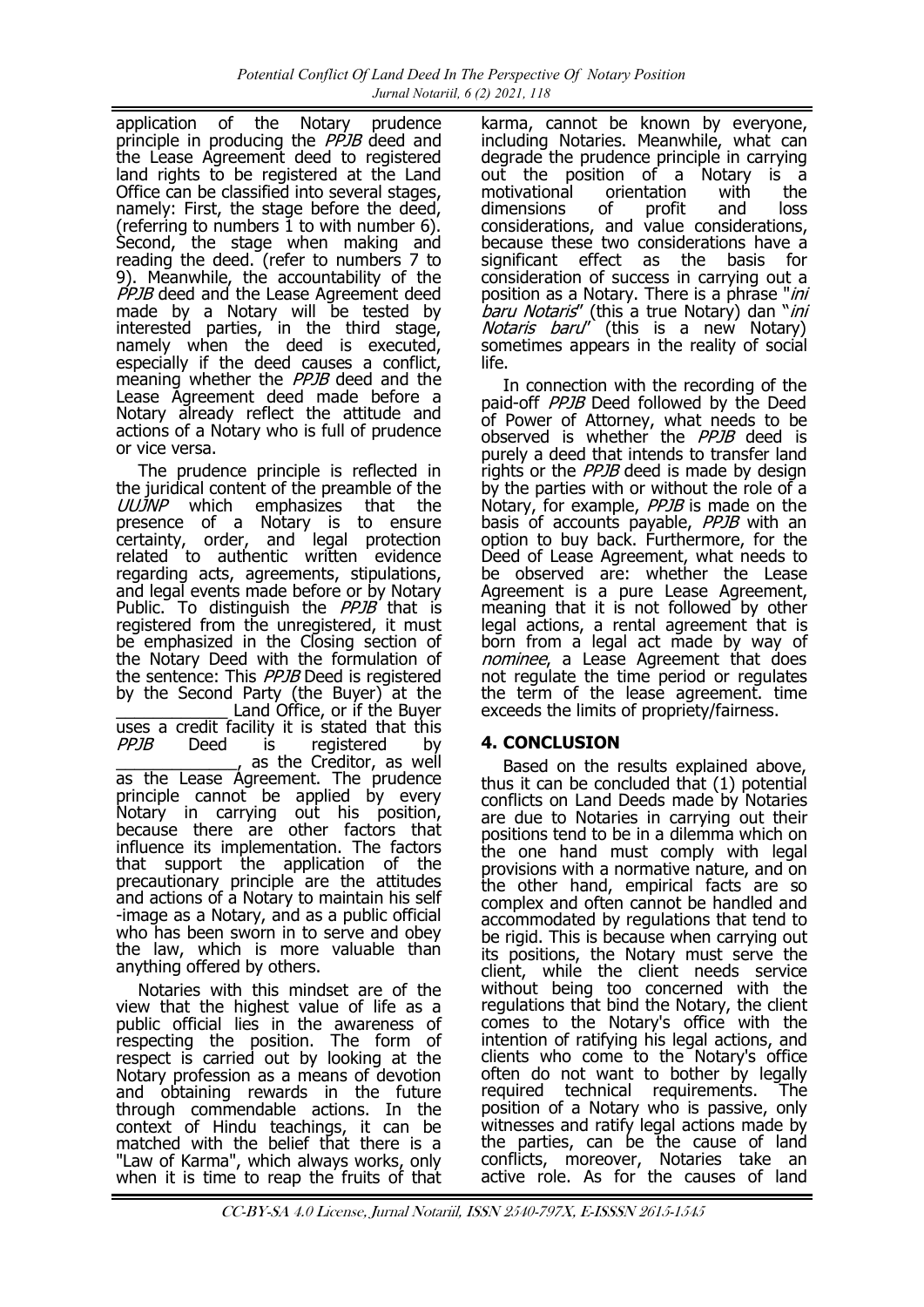<span id="page-7-0"></span>conflicts in the perspective of implementing the position of a Notary, it can occur because of the actions of the parties, and/or because the deed made by the Notary, consciously or not, was indeed filled with conflict from the beginning. (2) Notary efforts in issuing Land Deeds to minimize the potential for Land Conflicts are required to examine the completeness of documents by applying the precautionary principle to protect the real owner and reduce conflicts in the land<br>sector. The application of the sector. The application of the precautionary principle of the Notary in producing the *PPJB* deed and the Lease Agreement deed to registered land rights to be registered at the Land Office must start from the stage before the deed, the stage at which the deed is made and the reading of the deed. The factors that support the application of the precautionary principle are the attitudes and actions of a Notary to maintain his self -image as a Notary, and as a public official who has been sworn in to serve and obey the law. Meanwhile, what can degrade the precautionary principle in carrying out the position of a Notary is a motivational orientation with the dimensions of profit and loss considerations and value<br>considerations. Meanwhile, it can be considerations. Meanwhile,<br>suggested that (a) gu guidance and supervision steps are required for Notaries in establishing Land Deeds to minimize land conflicts. Guidance and supervision can be carried out internally by involving supervisory agencies that have the authority to supervise Notaries or involving Land Office Officials, law enforcement agencies. (b) Given the tendency to increase the quantity and quality of land conflicts, it is necessary to consider establishing a Land Court which is part of the General Courts environment, with judges who have special expertise in the field of land law.

# **REFERENCES**

- Harsono, B. (1996). Settlement of land disputes in accordance with the provisions in the LoGA. The Anniversary Seminar of LoGA XXXVI, 1996, Organized by the Office of the State Minister for Agrarian Affairs / Head of BPN. Jakarta.
- [Krisyanto, T. H., Daulay, Z., & Beatrix, B.](https://doi.org/10.18415/ijmmu.v6i3.906)  [\(2019\). Strength of Evidence of Notarial](https://doi.org/10.18415/ijmmu.v6i3.906)  [Deed in the Perspective of Cyber Notary in](https://doi.org/10.18415/ijmmu.v6i3.906)  Indonesia. *International Journal of*<br>Multicultural and Multireligious [Multicultural and Multireligious](https://doi.org/10.18415/ijmmu.v6i3.906)  Understanding,  $6(3)$ , 775. https:// [doi.org/10.18415/ijmmu.v6i3.906](https://doi.org/10.18415/ijmmu.v6i3.906)
- Manuaba, I. B. P. (2018). *Prinsip Kehati-Hatian* Notaris Dalam Membuat Akta Autentik. Universitas Udayana.
- [Pratiwi, S. H., Fendri, A., & Benni, B. \(2019\).](https://doi.org/10.18415/ijmmu.v6i5.1111)  [Authority and Position of Notary Deed in](https://doi.org/10.18415/ijmmu.v6i5.1111)  the Land Sector. International Journal of Multicultural and Multireligious<br>Understanding, 6(5), 391. https:// Understanding,  $6(5)$ , 391. https:// [doi.org/10.18415/ijmmu.v6i5.1111](https://doi.org/10.18415/ijmmu.v6i5.1111)
- [Putri, A. K., Yuslim, Y., & Suharizal, S. \(2019\).](https://doi.org/10.18415/ijmmu.v6i5.1095)  [The Notary Authority in Resolving Land](https://doi.org/10.18415/ijmmu.v6i5.1095)  [Disputes with Deed of Peace.](https://doi.org/10.18415/ijmmu.v6i5.1095)  [International Journal of Multicultural and](https://doi.org/10.18415/ijmmu.v6i5.1095)  [Multireligious Understanding](https://doi.org/10.18415/ijmmu.v6i5.1095), 6(5), 219. <https://doi.org/10.18415/ijmmu.v6i5.1095>
- Rahman, F. A. (2018). Penerapan Prinsip Kehati-hatian Notaris Dalam Mengenal Para Penghadap. Universitas Islam Indonesia.
- Setiawan, Y. (2010). Hukum Pertanahan Teori Dan Praktik. Malang: Bayumedia.
- Soedjendro, J. K. (2001). Perjanjian Peralihan Hak Atas Tanah yang Berpotensi Konflik. Yogyakarta: Kanisius.
- [Sumardjono, M. S. W. \(1997\). Penyelesaian](https://doi.org/http:/dx.doi.org/10.24912/era%20hukum.v4i1.5292)  Sengketa Pertanahan Melalui Lembaga Mediasi. *Era Hukum - Jurnal Ilmiah Ilmu* Hukum, 4[\(1\), 12–19. https://doi.org/](https://doi.org/http:/dx.doi.org/10.24912/era%20hukum.v4i1.5292) [http://dx.doi.org/10.24912/era%](https://doi.org/http:/dx.doi.org/10.24912/era%20hukum.v4i1.5292) [20hukum.v4i1.5292](https://doi.org/http:/dx.doi.org/10.24912/era%20hukum.v4i1.5292)
- Sutedi, A. (2007). Peralihan Hak Atas Tanah dan Pendaftarannya. Jakarta: Sinar Grafika.
- Thamrin, H. (2011). Pembuatan Akta n...,<br>Pertanahan Oleh Notaris. Yogyakarta: LaksBang PressIndo.
- [Zulkanaen, S. D. \(2008\).](http://lib.ui.ac.id/file?file=digital/2017-1/20269795-T36959-Sam%20Dwi%20Zulkarnaen.pdf) Prinsip Kehati-hatian Notaris Sebagai Pejabat Umum Dalam [Melaksanakan Jabatannya](http://lib.ui.ac.id/file?file=digital/2017-1/20269795-T36959-Sam%20Dwi%20Zulkarnaen.pdf) (Universitas<br>Indonesia). Retrieved from http:// [Indonesia\). Retrieved from http://](http://lib.ui.ac.id/file?file=digital/2017-1/20269795-T36959-Sam%20Dwi%20Zulkarnaen.pdf) [lib.ui.ac.id/file?file=digital/2017](http://lib.ui.ac.id/file?file=digital/2017-1/20269795-T36959-Sam%20Dwi%20Zulkarnaen.pdf)- 1/20269795-T36959-[Sam Dwi](http://lib.ui.ac.id/file?file=digital/2017-1/20269795-T36959-Sam%20Dwi%20Zulkarnaen.pdf)  [Zulkarnaen.pdf](http://lib.ui.ac.id/file?file=digital/2017-1/20269795-T36959-Sam%20Dwi%20Zulkarnaen.pdf)
- Law Number 30 of 2004 concerning the Position of a Notary (State Gazette of the Republic of Indonesia of 2004 Number 117, Supplement to the State Gazette of
- the Republic of Indonesia Number 4432)<br>Number 2 of 2014 concernir Law Number 2 of 2014 concerning Amendments to Law Number 30 of 2004 concerning the Position of a Notary (State Gazette of the Republic of Indonesia of 2014 Number 3, Supplementary to the State Gazette of the Republic of Indonesia Number 5491)
- Ministerial Regulation of Agrarian Affairs and Spatial Planning/Head of the National Land Agency of the Republic of Indonesia Number 16 of 2021 concerning the Third Amendment to the Regulation of the State Minister of Agrarian Affairs/Head of the National Land Agency Number 3 of 1997 concerning Provisions for the Implementation of Government Regulation Number 24 of 1997 concerning Land Registration.
- [https://www.tvonenews.com/berita/](https://www.tvonenews.com/berita/nasional/6739-jadi-mafia-tanah-kepala-desa-di-bali-diamankan-polisi) [nasional/6739](https://www.tvonenews.com/berita/nasional/6739-jadi-mafia-tanah-kepala-desa-di-bali-diamankan-polisi)-jadi-mafia-tanah-kepaladesa-di-bali-[diamankan](https://www.tvonenews.com/berita/nasional/6739-jadi-mafia-tanah-kepala-desa-di-bali-diamankan-polisi)-polisi
- [https://ekbis.sindonews.com/read/588590/34/](https://ekbis.sindonews.com/read/588590/34/sofyan-djalil-akui-susah-berantas-mafia-tanah-orang-dalam-1635945061) sofyan-djalil-akui-susah-[berantas](https://ekbis.sindonews.com/read/588590/34/sofyan-djalil-akui-susah-berantas-mafia-tanah-orang-dalam-1635945061)-mafiatanah-orang-dalam-[1635945061](https://ekbis.sindonews.com/read/588590/34/sofyan-djalil-akui-susah-berantas-mafia-tanah-orang-dalam-1635945061)